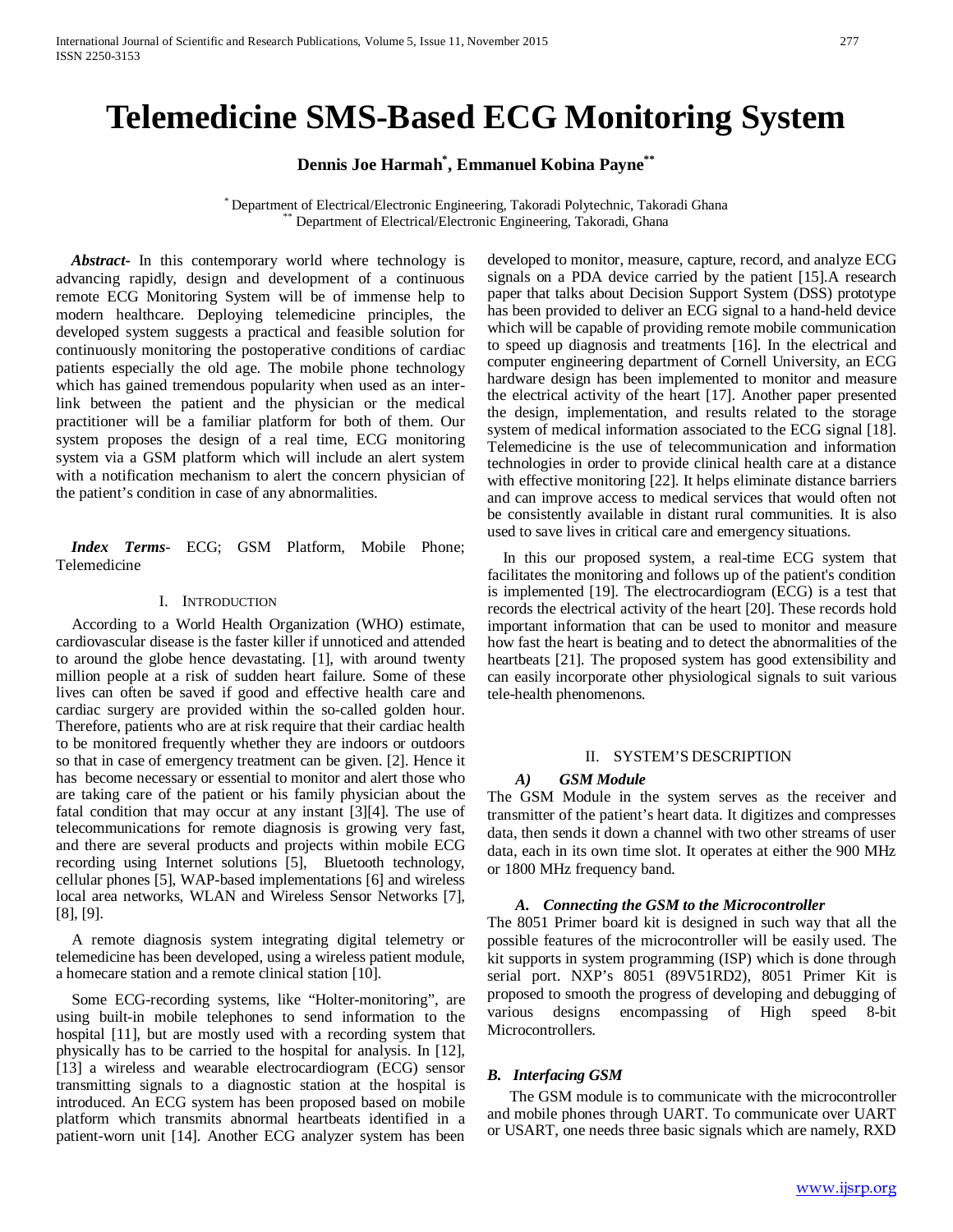(receive), TXD (transmit), GND (common ground). GSM modem interfacing with microcontroller for SMS control of industrial equipment. The sending SMS through GSM modem when interfaced with microcontroller or PC is much simpler as compared with sending SMS through UART. Text message may be sent through the modem by interfacing only three signals of the serial interface of modem with microcontroller i.e., TxD, RxD and GND. In this scheme RTS and CTS signals of serial port interface of GSM Modem are connected with each other. The transmit signal of serial port of microcontroller is connected with transmit signal (TxD) of the serial interface of GSM Modem while receive signal of microcontroller serial port is connected with receive signal (RxD) of serial interface of GSM Modem. The SMS message in text mode can contain only 140 characters at the most depending upon the amount of information collected.

## *C. Interfacing the GSM with the 8051*

To display a text in mobile from 8051 Primer Board by using GSM module through UART, 8051 Primer Board contains two serial interfaces that are UART0 & UART1. The proposed system uses UART0. The GSM modem is being interfaced with the microcontroller 8051 Primer Board for SMS communication. The SMS can be sending and receiving data sharing and situation information and control. The block diagram of this architect is shown in figure 1.



Figure1. Interfacing UART to Microcontroller

#### *D. Testing the GSM with the 8051*

The proposed system uses +5V power supply to 8051 Primer Board; connect the +9V adapter with GSM module which is connected with 8051 Primer Board through UART0. Then set up the Hyper Terminal screen, select which port to be using and set the default settings to show some text messages.

The following Commands and sequence of events are performed for sending text message to a mobile phone through GSM Modem interfaced with microcontroller:

1. Select the text mode for SMS by sending the following AT Command to GSM Modem:  $AT+CMGF = 1$ . This command configures the GSM modem in text mode.

2.Send the following AT Command for sending SMS message in text mode along with mobile number to the GSM Modem : AT+CMGS =+233232754392 ( this is GSM number been secured for this proposed design configuration). The command sends the mobile number of the recipient mobile to the GSM modem.

3. Send the text message string ("GSM Modem Test") to the

GSM Modem This is a test message from UART".

4. Finally Send ASCII code for CTRL+Z i.e., 0x1A to GSM Modem to transmit the message to mobile phone. After message string has been sent to the modem, send CTRL+Z to the microcontroller, which is equivalent to 0x1A (ASCII value).

#### III. SYSTEM'S PERFORMANCE

#### *A. General Operation Concept*

The power supply is regulated to the Electrocardiogram, Micro Controller and the GSM Module. The ECG reads the patient's heart pulses and transmits it to the Microcontroller. The Micro Controller does all the analysis based on the parameters it has been given. It then transmits the abnormalities based on the analyzed data to the GSM. The GSM Module sends the received information to the Physicians mobile phone. Figure 2 shows the block diagram of the system.



Figure 2. Block Diagram of ECG monitoring System

## *B. System's Overview and Flow Chat*

Like any embedded system, the proposed application has a hardware aspect and a software aspect. The software part is developed based on the flow chart in figure 3. In the application, the objective is to transmit the warning of arrhythmia as data format. As stated in the medical documents [25], the heart normal rhythm at rest is between 50 and 100 bpm (beats per minute). Therefore, the system reads from the data transmitted by the ECG, per the parameters given, (that is less than 50bpm: bradycardia, and more than 100bpm: tachycardia]. Per this algorithm, the software enclosed in the microcontroller will trigger the Physicians mobile if any abnormality is detected.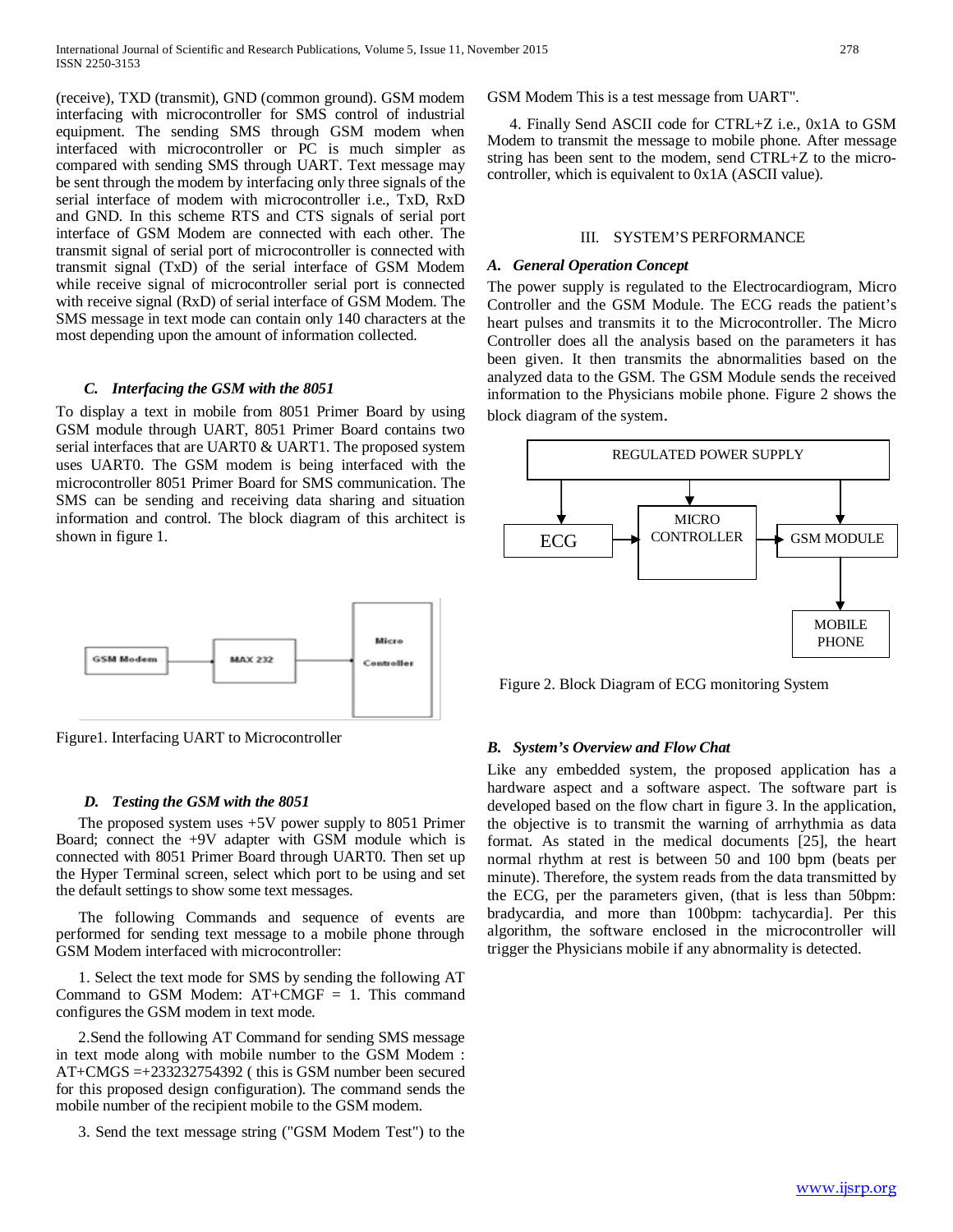

Figure 3.Flow chat of the system

# *C. Simulation of project design*

The design of the Electrocardiogram Monitoring System via GSM platform was simulated using National Instrument Multisim 11.0, software for designing and simulating the Electrical circuit as well as checking the accuracy and efficiency of the circuit design.

# *D. Results and discussions*

The system went passed various stages in designing and was simulated. Figure 4 shows circuit simulation between the ECG and the microcontroller and figure 5 also shows the circuit simulation between the GSM and the main controller. The Interfacing GSM module with 8051 program is very simple and straight forward, which send a message to mobiles from 8051 Primer Board through GSM module by using UART0. Some delay may occur when a single data is sent to mobile through UART. After amplification, the signal goes through a 27C64-20L micro-controller which has a crystal to generate a frequency for the micro-controller. The 27C64-20L micro-controller receives the signals in an analogue form and converts it into digital signals for a PIC16F87 micro-controller to analyze the values.<br>The programmed PIC16F87 micro-controller detects The programmed PIC16F87 microabnormalities and sends to the 8051 micro-controller which is synchronized with the GSM to send the result to the concern physician.



Figure 4; Simulated Circuit between the ECG the Microcontroller



Figure 5; Circuit Simulation between the GSM and the Main **Controller** 

# IV. CONCLUSION

The proposed designed system as simulated can be conclude that it is able to transmit the patient's heart rate during critical period to the doctor's mobile phone. Besides, should the doctor not be present at the hospital, he will receive a SMS on his mobile phone in case any of the parameter of the patient goes beyond the normal range. The leads of the ECG must stick properly to the patient, which is nearest to the chest side of patient. So that the correct ECG reading and signal transmission could be obtained. To facilitate immediate response by the doctor to attend to the patient promptly in the case of any emergency situation, the signal strength of the GSM mobile should always be strong.